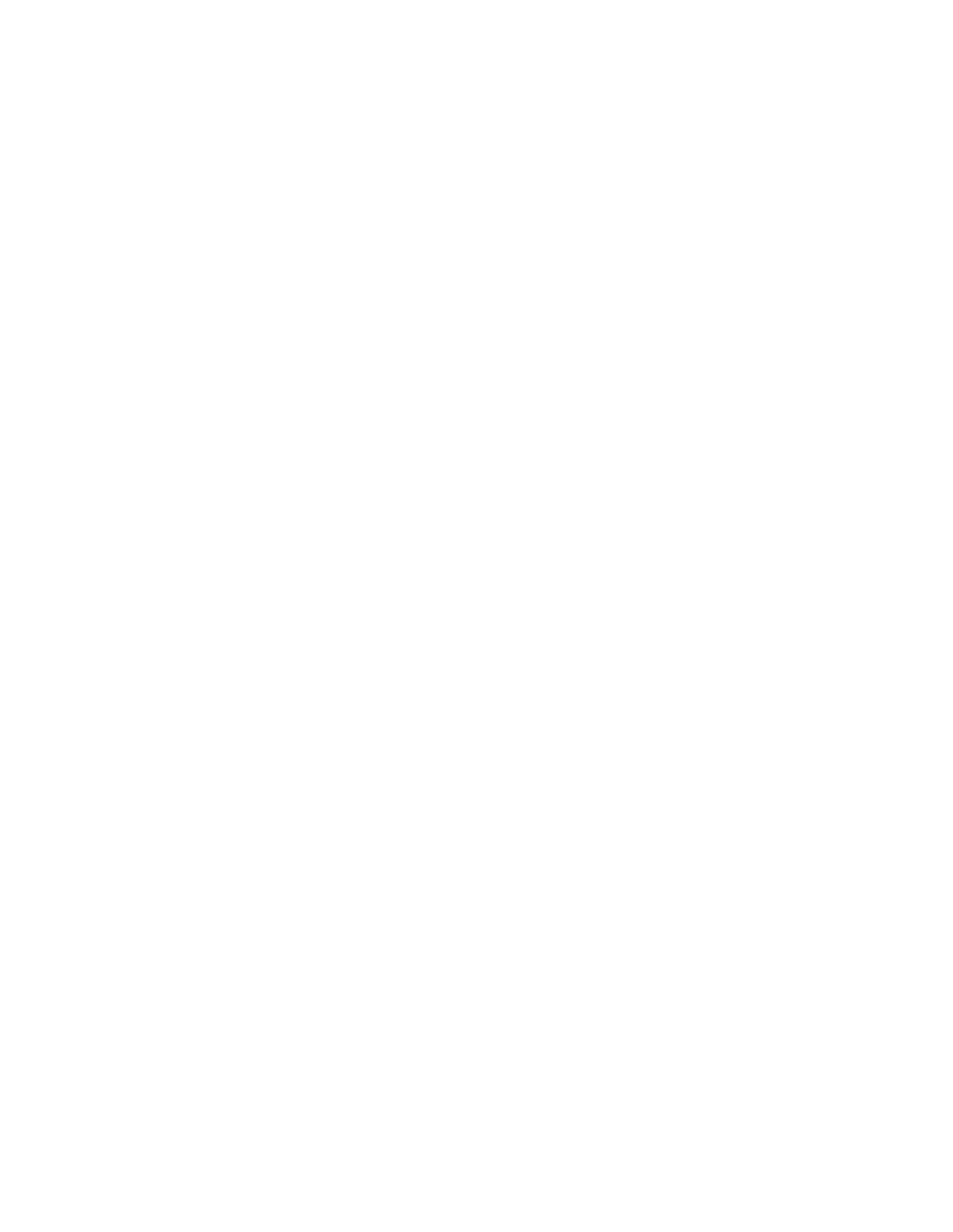## **HILL, Justice**.

[¶1] Denise Seherr-Thoss (Wife) appeals an order of the district court enforcing a prenuptial agreement (the Agreement) and dividing the marital estate. On appeal, Wife challenges the validity of the Agreement and the propriety of the district court's division of certain marital property pursuant to specific provisions of the Agreement. In a separate appeal, Wife challenges the sufficiency of an award of attorneys' fees. We will affirm the district court's property distribution in part and reverse in part and affirm the district court's award of attorneys' fees.

## **ISSUES**

[¶2] In Case No. 05-237, Wife sets forth the following statements of the issues:

## ISSUE NO. 1

The district court erroneously held that the Premarital Agreement is enforceable, in spite of its finding that Appellee breached the Agreement by failing to make any of the annual \$10,000 payments to Appellant required under the Agreement.

## ISSUE NO. 2

The district court erred when it ruled that Article III, Paragraph 3 of the Premarital Agreement controlled the distribution of the sale proceeds from the Arizona house (rather than Article I, Paragraph 4), and that Appellant was not entitled to any portion of the sale proceeds.

# ISSUE NO. 3

The district court erred when it ruled that, pursuant to Article I, Paragraph 3 of the [Premarital] Agreement, Appellant was entitled to four annual payments of \$10,000 rather than five annual payments, and Appellant is therefore owed an additional \$10,000 [for 2004, and a pro rata sum for 2005].

# ISSUE NO. 4

The district court erred when it held that the parties were married at least three years but less than four years, and that pursuant to Article III, Paragraph 4 of the [Premarital]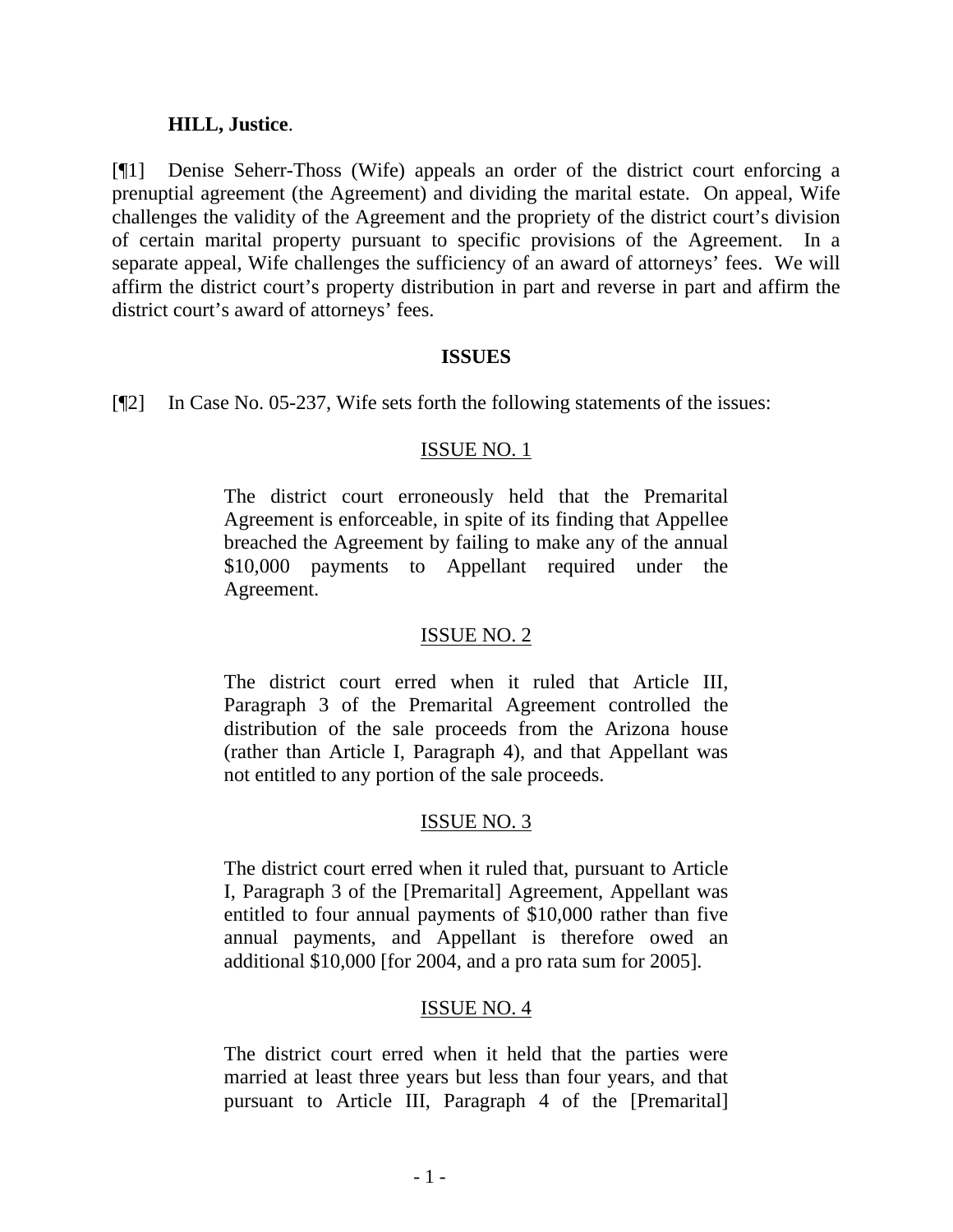Agreement, Appellant was entitled to a lump sum payment of \$40,000. The district court should have held that the parties were married at least four years but less than five years and that Appellant [is] owed a lump sum payment of \$50,000.

## ISSUE NO. 5

The district court erred when it held that [Wife] was required to repay [Husband] the sum of \$20,000 based on her withdrawal of funds from joint accounts immediately prior to filing for divorce.

Appellee Roger Seherr-Thoss (Husband) responds with statements of the issues that parallel those set out above though framed in support of the district court's ruling.

[¶3] In Case No. 06-10, Wife sets out the following:

Did the district court abuse its discretion in awarding to [Wife] less than half of the attorneys['] fees incurred by her in the divorce proceeding under W.S. § 20-2-111, in view of the fact that [Wife] did not have the resources to pay an attorney to litigate the proceeding; and that [Husband] was a wealthy man who throughout this litigation took the position – ultimately rejected by the district court – that [Wife] was not entitled to any further settlement distribution; and that [Husband] had significantly breached the Premarital Agreement he was seeking to hide behind?

Husband responds:

Did the District Court act arbitrarily and capriciously when it awarded [Wife] \$15,000 in attorney's fees pursuant to W.S. § 20-2-111[?]

## **FACTS**

[¶4] The parties were married on October 1, 2000. Prior to the marriage, they entered into a prenuptial agreement. The Agreement set forth the parties' basic intentions:

> The parties desire to define their respective property and rights in the event of a dissolution of their marriage, and to limit or release their prospective rights of inheritance from each other.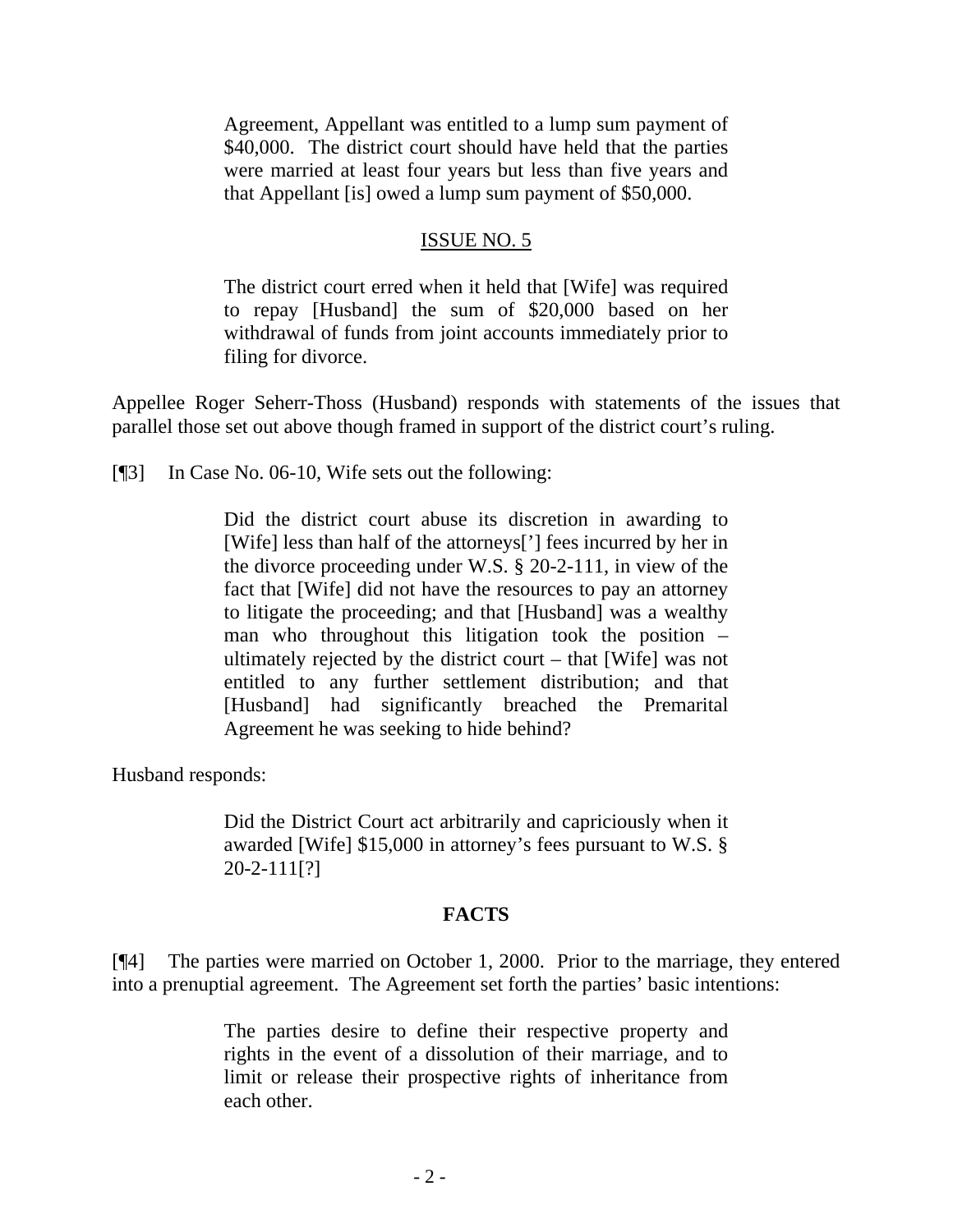The parties desire by this Agreement to provide that all real and personal property owned by either of them at the time of the marriage and all real and personal property coming to them from any source during the marriage, including inheritance, shall be their respective sole and separate property.

The parties further desire by this Agreement to waive and relinquish any rights heretofore or hereafter accruing to either of them for spousal support from the other in the event of dissolution of their forthcoming marriage.

. . . .

. . . .

This Agreement is being made, in part, with the express intention of keeping such property, income and earnings or increase from each party's business, investments or occupations the sole and separate property of the party earning or acquiring came to use and dispose of as he or she see fit as if no marriage had been entered into.

The substantive provisions of the Agreement that are relevant to the dispute before us are these:

> [Article I, Paragraph 3] Gifts to Denise During Marriage. Roger agrees to pay to Denise the sum of \$10,000 per year for so long as the parties are married to each other. The parties agree that the first of such payments shall be made no later than December 30, 2000. . . .

> [Article I, Paragraph 4] Transfers Between the Parties. Notwithstanding the provisions of this Agreement, either party shall have the right to transfer or convey to the other any property or interest therein which may be lawfully conveyed or transferred during his or her lifetime or by will or otherwise upon death, and neither party intends by this Agreement to limit or restrict in any way the right and power to receive any such transfer or conveyance from the other. No such transfer or conveyance shall be deemed an amendment, in whole or in part, or a termination of this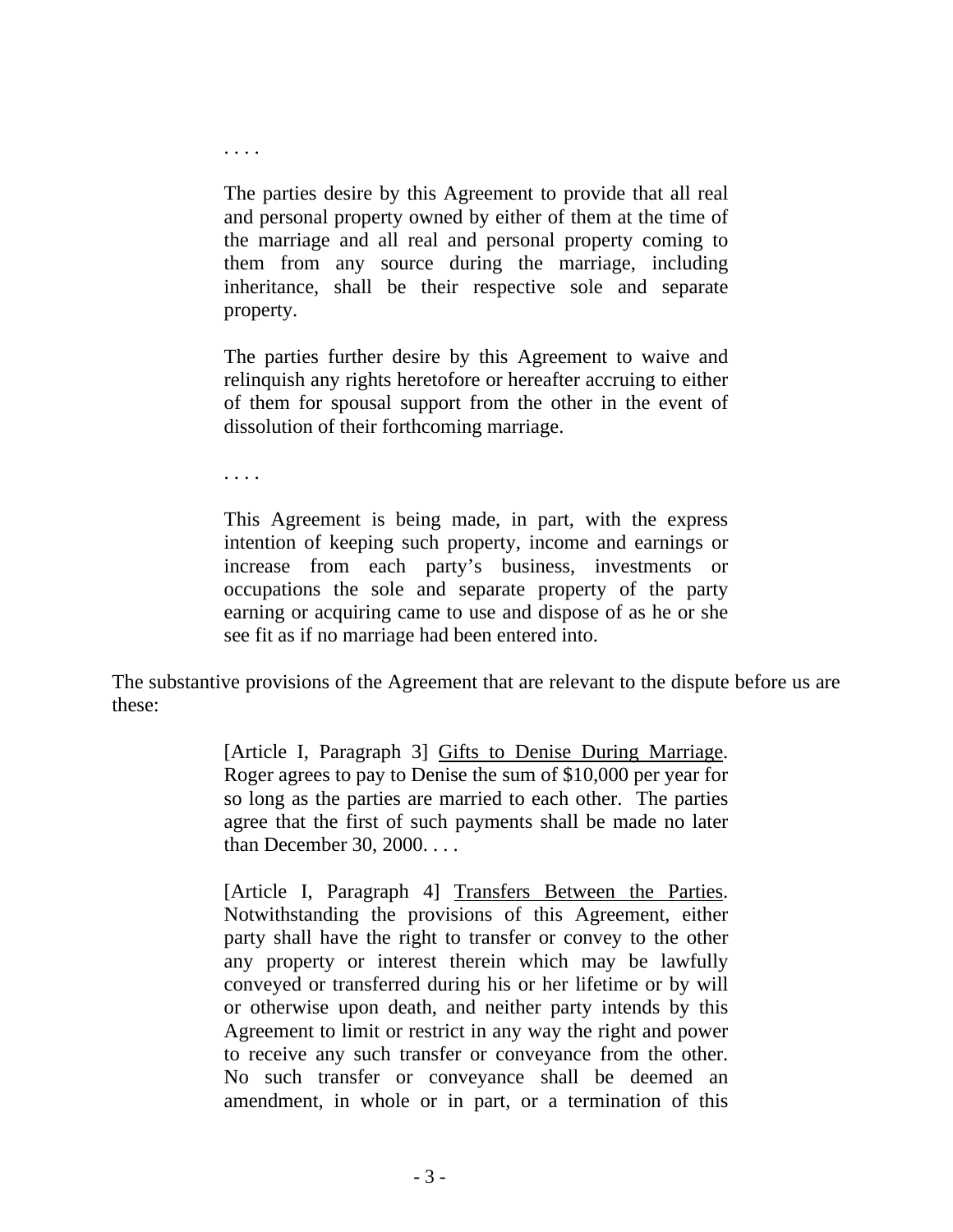Agreement or any portion thereof, nor shall such be construed to limit or adversely affect the purpose and intent of this Agreement establishing the separate property of the parties.

[Article III, Paragraph 3] Property Acquired by Joint Contributions. Except as specifically provided in Article II paragraph 4 hereof, each of the parties shall own, as their separate property, an interest in any property acquired by them during the marriage by joint contributions of separate property, notwithstanding the manner in which such property is titled. The interest of each party shall be equal to that percentage which he or she contributed to the acquisition of such property. The provisions of this Article III paragraph 3 may be altered with respect to specific property, but only by a separate written agreement, signed by both parties, and referring to the specific item of property to which such agreement pertains.

[Article III, Paragraph 4] Lump Sum Settlement. The parties agree that Roger will pay to Denise the following lump sum amounts in the event of divorce within the first five years of marriage, as a full and final settlement for all property and alimony issues: a) if the parties were married less than 1 year, Roger will pay Denise \$10,000; b) if the parties were married at least one year, but less than 2 years, Roger will pay Denise \$20,000; c) if the parties were married at least 2 years but less than 3 years, Roger will pay Denise \$30,000; d) if the parties were married at least 3 years but less than 4 years, Roger will pay Denise \$40,000; and e) if the parties were married at least 4 years but less than 5 years, Roger will pay Denise \$50,000. Such payment shall be made in full within 30 days following the court order finalizing the divorce, except that if the payment owing to Denise is \$50,000, Denise agrees Roger may make two equal installments over a period of two years.

[¶5] Wife filed for divorce on January 7, 2004. On September 10, 2004, she filed a motion for partial summary judgment contesting the enforceability of the Agreement. Wife argued that Husband had breached the Agreement by failing to make the annual \$10,000 payments required under Article I, Paragraph 3. Husband filed a cross-motion for partial summary judgment arguing the continued validity of the Agreement. After an unreported hearing on the competing motions was held on October 19, 2004, the district court issued an order concluding that the Agreement was valid and enforceable and granting Husband's motion.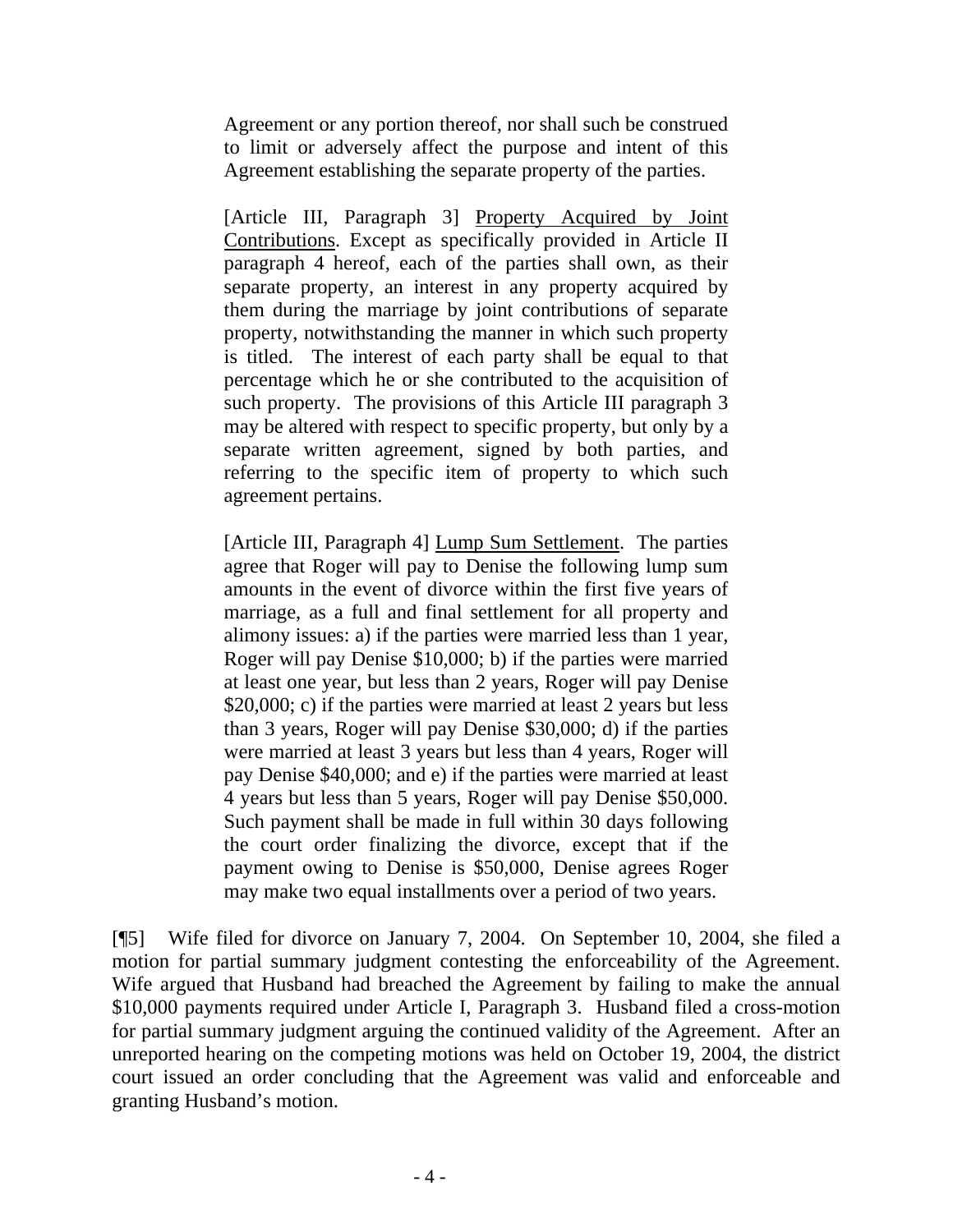[¶6] On April 18, 2005, a hearing was held on the division of the marital estate under the provisions of the Agreement. The hearing was not recorded and Wife did not obtain a statement of the evidence pursuant to W.R.A.P.  $3.03<sup>1</sup>$  $3.03<sup>1</sup>$  $3.03<sup>1</sup>$  (LexisNexis 2005).

> When this Court does not have a properly authenticated transcript before it, it must accept the trial court's findings of fact upon which it bases any decisions regarding evidentiary issues. *Capshaw v. Schieck*, 2002 WY 54, ¶ 21, 44 P.3d 47, ¶ 21 (Wyo. 2002). The failure to provide a transcript does not necessarily require dismissal of an appeal, but our review is restricted to those allegations of error not requiring inspection of the transcript. Lacking a transcript, or a substitute for the transcript, the regularity of the trial court's judgment and the competency of the evidence upon which that judgment is based must be presumed. *Stadtfeld v. Stadtfeld*, 920 P.2d 662, 664 (Wyo. 1996); *Combs v. Sherry-Combs*, 865 P.2d 50, 55 (Wyo. 1993); and see *Wood v. Wood*, 865 P.2d 616 (Wyo. 1993) (dismissing appeal for lack of record, rather than affirming).

*Harshberger v. Harshberger*, 2005 WY 99, ¶ 3, 117 P.3d 1244, 1246-47 (Wyo. 2005) (quoting *Burt v. Burt*, 2002 WY 127, ¶ 7, 53 P.3d 101, 103 (Wyo. 2002)). Since we must accept the district court's findings of fact, we set forth the following findings and conclusions from the Decree of Divorce that are pertinent to the issues on appeal:

> 6. A Premarital Agreement ("the Agreement") was executed on September 28, 2000. The Court finds the Agreement is fair and equitable, the parties entered into the agreement knowingly and willingly, and neither party was acting under fraud or duress at the time of execution and performance.

#### **3.03 Statement of evidence or proceedings when no report was made or when the transcript is unavailable.**

If no report of the evidence or proceedings at a hearing or trial was made, or if a transcript is unavailable, appellant may prepare a statement of the evidence or proceedings from the best available means including appellant's recollection. The statement shall be served on appellee, who may serve objections or propose amendments within 15 days after service. The statement and any objections or proposed amendments shall be submitted to the trial court for settlement and approval and as settled and approved shall be included by the clerk of the trial court in the record on appeal.

<span id="page-6-0"></span>  $<sup>1</sup>$  W.R.A.P. 3.03 provides:</sup>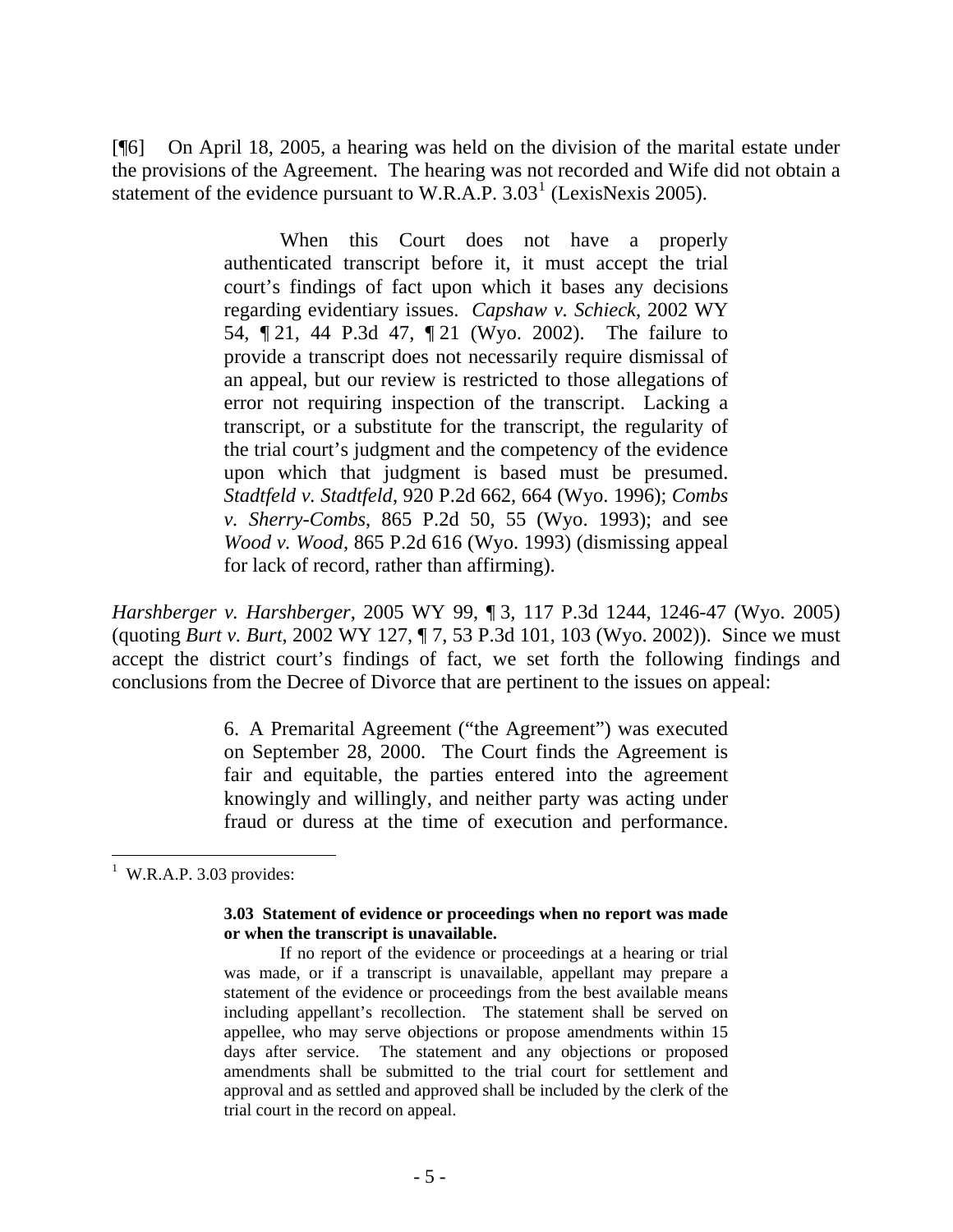The agreement is valid and binding between the parties and should be fully incorporated in the Decree of Divorce. The Agreement provides in part:

> a. Article I, Paragraph 3: Defendant agrees to Pay [sic] Plaintiff \$10,000 per year for so long as the parties are married to each other. The first of such payment shall be made no later than December 30, 2000. Defendant did not make any of the payments to Plaintiff and breached the Agreement. Defendant gave Plaintiff \$10,000 in 2001 to be used as a loan to her daughter. In return, Plaintiff's daughter delivered four cement mixers to the Defendant to be used as collateral until the loan could be repaid. Defendant either has the cement mixers in his custody or has disposed of them. The Court considers the cement mixers as collateral for the loan and will treat the \$10,000 payment to Plaintiff as being repaid. Pursuant to the Agreement, Defendant owes Plaintiff \$10,000 per year for 2000, 2001, 2002 and 2003, totaling \$40,000.

> b. Article III, Paragraph 3: The interest of each party in property is equal to that percentage which he or she contributed to the acquisition of such property. Plaintiff did not contribute to the acquisition of the Arizona house and is not entitled to any of the proceeds from the sale of the home.

> c. Article III, Paragraph 4: In the event of divorce Defendant shall pay to Plaintiff the sum of \$10,000 per year for each year they were married as a full and final settlement for all property and alimony issues. The parties were married three years but less than four years and Defendant will pay Plaintiff \$40,000.00. Therefore, Defendant owes Plaintiff \$40,000.00.

. . . .

9. On October 31, 2002, Plaintiff withdrew \$5,000.00 from Jackson State Bank and placed the money in her personal account. On November 1, 2002, Plaintiff withdrew an additional \$10,000.00 and placed it in her personal account. She used the money to rent an apartment in Driggs and to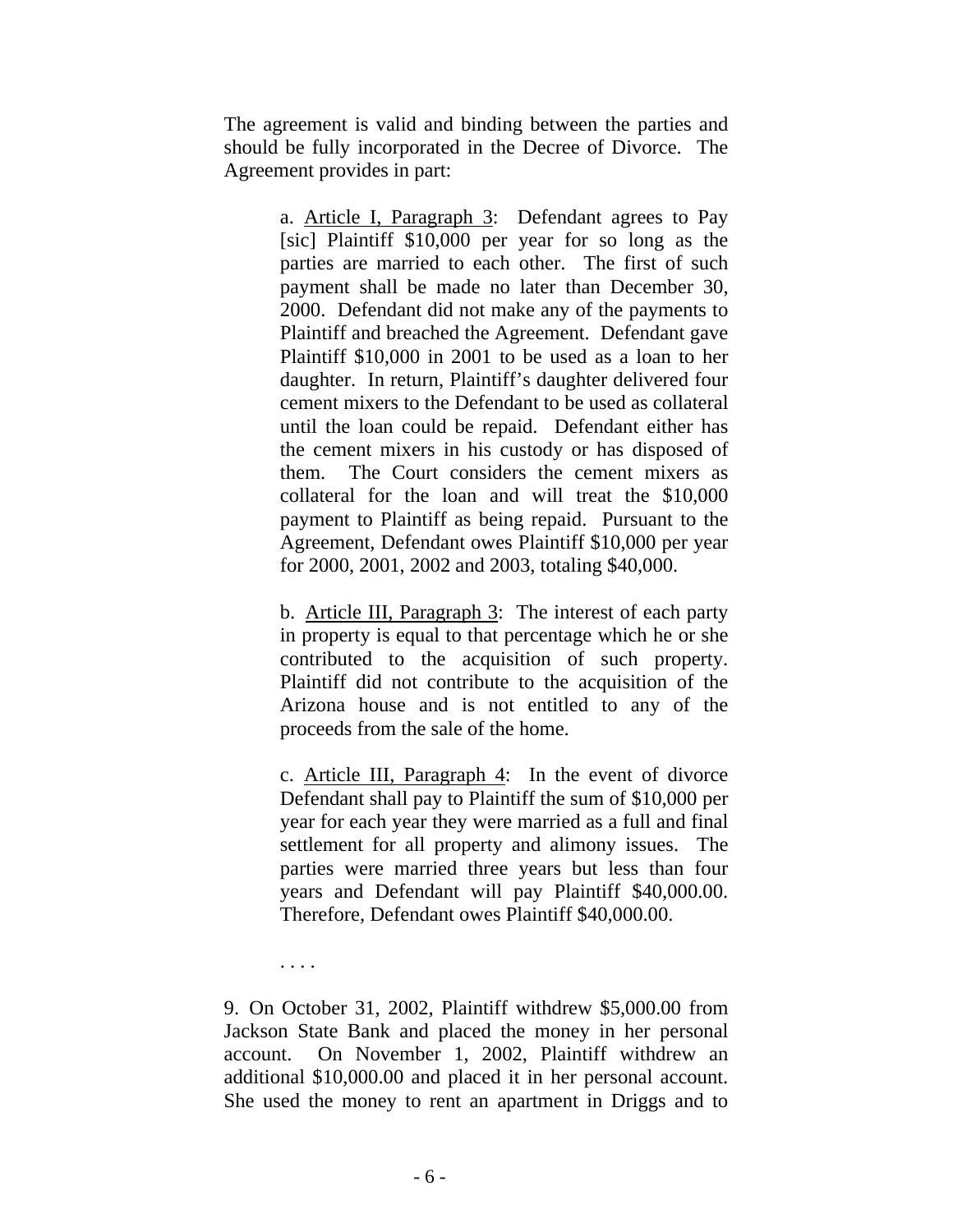support herself and her son. The Court finds these funds necessary for the temporary support of Plaintiff and her son. Prior to filing for divorce, Plaintiff withdrew additional funds: \$25,000 from Jackson State Bank, \$5,000.00 from Wells Fargo and \$10,000.00 from a credit card, totaling \$40,000. This amount should be repaid to the Defendant, giving credit to Plaintiff for the \$20,000 she contributed to the purchase of the parties' motor home. Subtracting the amount contributed to the motor home, \$20,000.00, from the amount withdrawn, \$40,000.00, equals \$20,000.00.

In appeal No. 05-237, Wife assigns error to these rulings by the district court.

[¶7] Subsequent to the issuance of the Decree of Divorce, Wife filed a motion to recover her attorneys' fees pursuant to Wyo. Stat. Ann. § [2](#page-8-0)0-2-111<sup>2</sup> (LexisNexis 2005). Wife sought an award of \$33,836.08. After a hearing that was not recorded and without making any specific findings, the district court awarded attorneys' fees in the amount of \$15,000.00. Wife challenges the sufficiency of that award in appeal No. 06-10.

# **STANDARD OF REVIEW**

[¶8] It should be kept in mind as we review each of the issues raised by Wife under the particular standard of review applicable thereto that, as noted above, the absence of a hearing transcript means that we will presume the regularity of the trial court's decision and the competency of the evidence upon which that judgment is based. *Harshbarger*, ¶ 18, 117 P.3d at 1252.

[¶9] The district court determined the validity of the Agreement on motions for summary judgment.

<span id="page-8-0"></span> $\frac{1}{2}$ 

#### **§ 20-2-111. Alimony during pendency of action; allowances for prosecution or defense of action; costs.**

We have held that the trial court has broad discretion whether to award attorneys' fees pursuant to this statute. See *Roberts v. Roberts*, 816 P.2d 1293 (Wyo. 1991); and *Prentice v. Prentice*, 568 P.2d 883 (Wyo. 1977).

In every action brought for divorce, the court may require either party to pay any sum necessary to enable the other to carry on or defend the action and for support and the support of the children of the parties during its pendency. The court may decree costs against either party and award execution for the costs, or it may direct costs to be paid out of any property sequestered, in the power of the court, or in the hands of a receiver. The court may also direct payment to either party for such purpose of any sum due and owing from any person.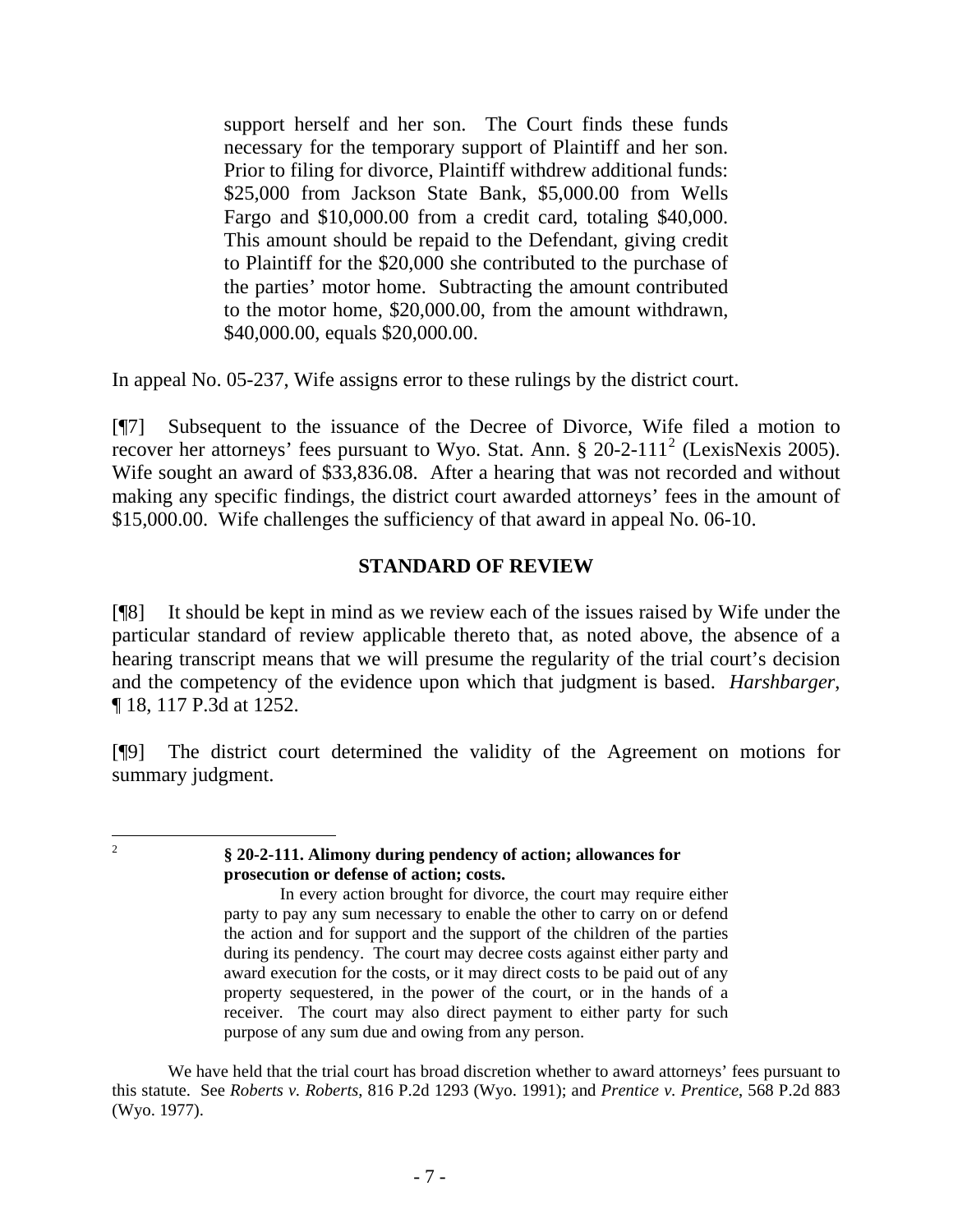Summary judgment is proper "if the pleadings, depositions, answers to interrogatories, and admissions on file, together with the affidavits, if any, show that there is no genuine issue as to any material fact and that the moving party is entitled to a judgment as a matter of law." W.R.C.P. 56(c). A genuine issue of material fact exists when a disputed fact, if proven, would establish or refute an essential element of a cause of action or a defense that a party has asserted. *Metz Beverage Co. v. Wyoming Beverages, Inc.*, 2002 WY 21, ¶ 9, 39 P.3d 1051, [1055] (Wyo. 2002).

We evaluate the propriety of a summary judgment by employing the same standards and by examining the same material as the district court. *Id*. We examine *de novo* the record, in the light most favorable to the party opposing the motion, affording to that party the benefit of all favorable inferences that may be drawn from the record. *Roussalis v. Wyoming Medical Center, Inc.*, 4 P.3d 209, 229 (Wyo. 2000). If upon review of the record, doubt exists about the presence of issues of material fact, that doubt must be resolved against the party seeking summary judgment. *Id*. We accord no deference to the district court's decisions on issues of law. *Metz*, ¶ 9.

*Knapp v. Landex Corp.*, 2006 WY 36, ¶ 7, 130 P.3d 924, 926 (Wyo. 2006) (quoting *Linton v. E.C. Cates Agency, Inc.*, 2005 WY 63, ¶¶ 6-7, 113 P.3d 26, 28 (Wyo. 2005)).

[¶10] A district court's disposition of marital property is reviewed for an abuse of discretion. In making that determination, we ask whether or not the district court reasonably could have concluded as it did. Ordinarily, we consider only the evidence of the successful party and grant to that party every favorable inference that can be drawn from the record. *Montoya v. Navarette-Montoya*, 2005 WY 161, ¶ 3, 125 P.3d 267, 267- 68 (Wyo. 2005) (quoting *Welch v. Welch*, 2003 WY 168, ¶ 4, 81 P.3d 937, 938 (Wyo. 2003)).

[¶11] Prenuptial or antenuptial agreements are valid and enforceable in Wyoming and are governed by the same rules of construction that are applicable to other contracts. *Lund v. Lund*, 849 P.2d 731, 739 (Wyo. 1993).

> In contract litigation, when the terms of the agreement are unambiguous, the interpretation is a question of law. … *Examination Management Services, Inc. v. Kirschbaum*, 927 P.2d 686, 689 (Wyo. 1996); *Union Pacific Resources Co. v.*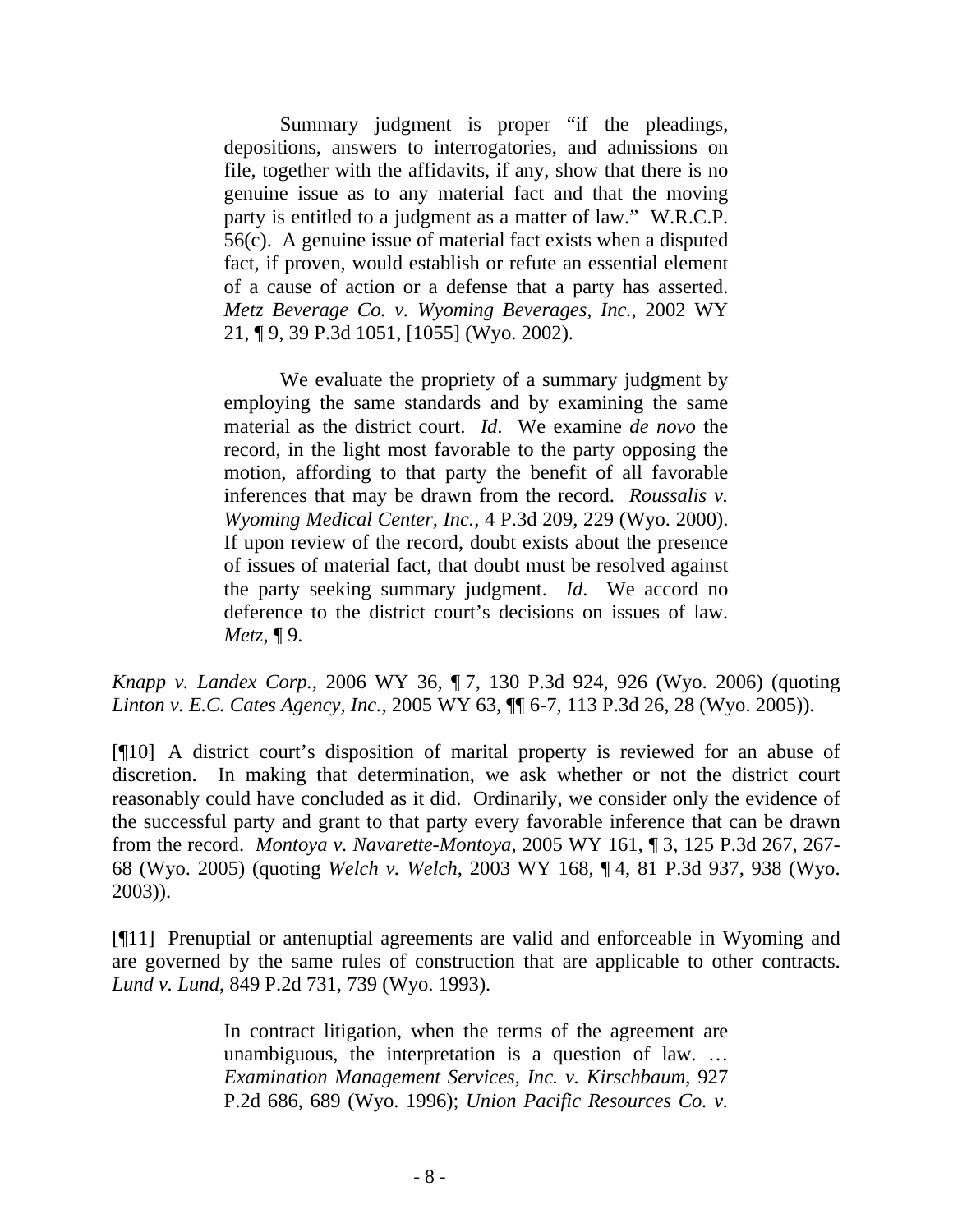*Texaco, Inc.*, 882 P.2d 212, 218-19 (Wyo. 1994). Whether a contract is ambiguous is a question of law for the reviewing court. *Prudential Preferred Properties v. J and J Ventures, Inc.*, 859 P.2d 1267, 1271 (Wyo. 1993). We review questions of law de novo without affording deference to the decision of the district court. *Hermreck v. United Parcel Service, Inc.*, 938 P.2d 863, 866 (Wyo. 1997); *Griess v. Office of the Atty. Gen., Div. of Criminal Investigation*, 932 P.2d 734, 736 (Wyo. 1997).

According to our established standards for interpretation of contracts, the words used in the contract are afforded the plain meaning that a reasonable person would give them. *Doctors' Co. v. Insurance Corp. of America*, 864 P.2d 1018, 1023 (Wyo. 1993). When the provisions in the contract are clear and unambiguous, the court looks only to the "four corners" of the document in arriving at the intent of the parties. *Union Pacific Resources Co.*, 882 P.2d at 220; *Prudential Preferred Properties*, 859 P.2d at 1271. In the absence of any ambiguity, the contract will be enforced according to its terms because no construction is appropriate. *Sinclair Oil Corp. v. Republic Ins. Co.*, 929 P.2d 535, 539 (Wyo. 1996); *Prudential Preferred Properties*, 859 P.2d at 1271.

*Mueller v. Zimmer*, 2005 WY 156, ¶ 35, 124 P.3d 340, 359 (Wyo. 2005) (quoting *Roney v. B.B.C. Corporation*, 2004 WY 113, ¶ 10, 98 P.3d 196, 200 (Wyo. 2004); *Amoco Prod. Co. v. EM Nominee Partnership Co.*, 2 P.3d 534, 540 (Wyo. 2000); and *Double Eagle Petroleum & Min. Corp. v. Questar Exploration & Prod. Co.*, 2003 WY 139, ¶ 7, 78 P.3d 679, 681 (Wyo. 2003)).

[¶12] Finally, the decision to award attorneys' fees under Wyo. Stat. Ann. § 20-2-211 rests within the sound discretion of the district court. *Russell v. Russell*, 948 P.2d 1351, 1355-56 (Wyo. 1997); *Rocha v. Rocha*, 925 P.2d 231, 234 (Wyo. 1996). The party seeking to recover attorneys' fees bears the burden of establishing the reasonableness of the fees requested. *Id*.

## **DISCUSSION**

[¶13] In her first assignment of error, Wife contends that the district court erred in finding the Agreement valid and enforceable. Wife notes that Husband failed to make any of the \$10,000 annual payments during the course of the marriage as required under Article I, Paragraph 3, of the Agreement. Wife characterizes that failure as a substantial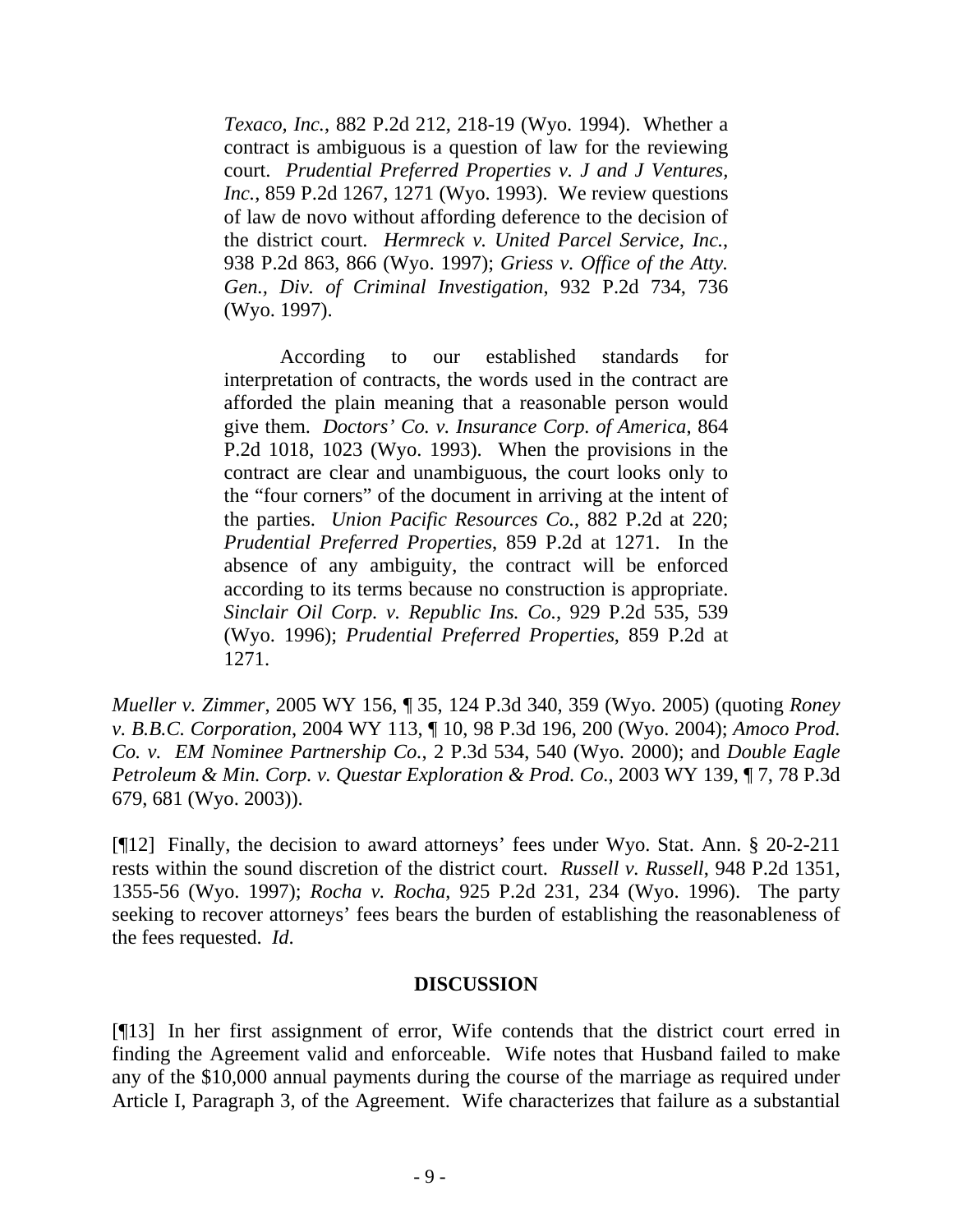and material breach of the parties' contract and, citing Restatement (Second) of Contracts  $\S 237 (1981),<sup>3</sup>$  $\S 237 (1981),<sup>3</sup>$  $\S 237 (1981),<sup>3</sup>$  argues that as a consequence she is no longer bound by the Agreement.

[¶14] In order to warrant termination or repudiation of a contract, a breach must be substantial and material. *Stillwell Welding Co. v. Colt Trucking*, 741 P.2d 598, 600 (Wyo. 1987). To determine whether a breach was substantial and material, we have cited with approval Restatement (Second) Contracts § 241 (1981):

> In determining whether a failure to render or to offer performance is material, the following circumstances are significant:

- (a) the extent to which the injured party will be deprived of the benefit which he reasonably expected;
- (b) the extent to which the injured party can be adequately compensated for the part of that benefit of which he will be deprived;
- (c) the extent to which the party failing to perform or to offer to perform will suffer forfeiture;
- (d) the likelihood that the party failing to perform or to offer to perform will cure his failure, taking account of all the circumstances including any reasonable assurances;
- (e) the extent to which the behavior of the party failing to perform or to offer to perform comports with standards of good faith and fair dealing.

*Stillwell Welding Co.*, 741 P.2d at 600-01; see also *Browning v. State*, 2001 WY 93, ¶ 32, 32 P.3d 1061, 1071 (Wyo. 2001).

 $\overline{a}$ 

We have not yet had occasion to consider the applicability of Section 237 in Wyoming and for our resolution of this case, it is not necessary to do so today.

<span id="page-11-0"></span><sup>&</sup>lt;sup>3</sup> Restatement (Second) of Contracts § 237 provides:

Except as stated in § 240, it is a condition of each party's remaining duties to render performances to be exchanged under an exchange of promises that there be no uncured material failure by the other party to render any such performance due at an earlier time.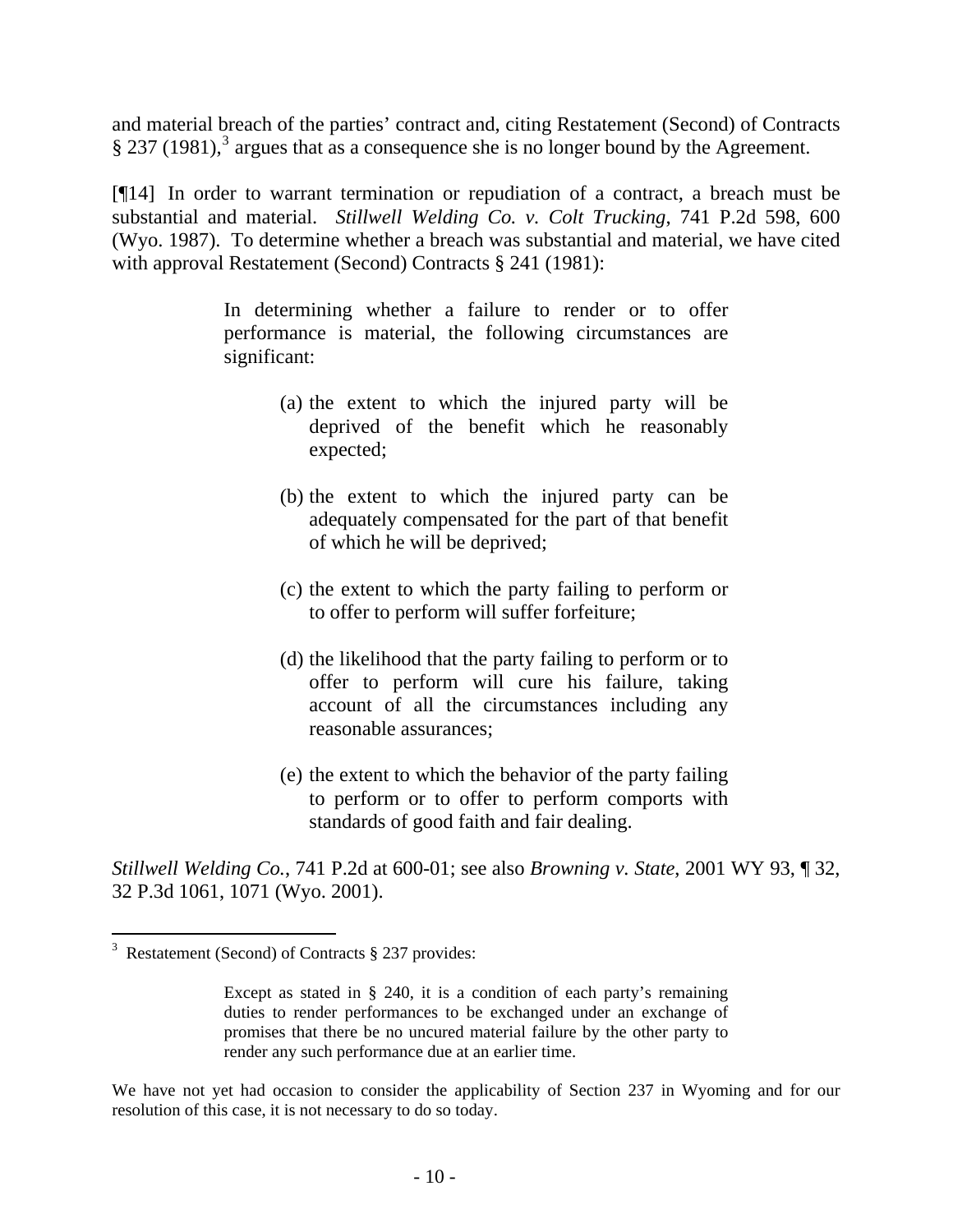[¶15] Wife's argument presumes, without discussion or analysis, that Husband's breach of the Agreement is substantial and material. As the commentary to § 237 of the Restatement (Second) of Contracts, which was relied upon by Wife, makes clear:

> In determining whether a failure of performance is material, the circumstances listed in § 241 should be considered.

Restatement (Second) of Contracts § 237, comment b. Failure to cite pertinent authority has long been a basis for summary affirmance of cases or issues by this Court. *Kelley v. Watson*, 2003 WY 127, ¶ 4, 77 P.3d 691, 692 (Wyo. 2003); *Hamburg v. Heilbrun*, 891 P.2d 85, 87 (Wyo. 1995). We decline to consider Wife's arguments given her failure to fully evaluate the issue within the context of the applicable law.<sup>[4](#page-12-0)</sup>

[¶16] Wife contends that the district court made four errors in applying the terms of the Agreement. Initially, she contends the court erred when it awarded Husband the entirety of the proceeds from the sale of a house in Arizona. The parties agree that the house was acquired during the course of the marriage and that it was purchased entirely with Husband's funds with title resting in a trust of Husband's. Later, however, Husband signed a warranty deed conveying title from the trust to "ROGER W. SEHERR-THOSS and JOY DENISE SEHERR-THOSS, husband and wife, as their community property with the rights of survivorship[.]" Citing Article III, Paragraph 3, of the Agreement, the district court concluded that since Wife did not contribute to the acquisition of the house, she was not entitled to any of the proceeds from the sale. Wife challenges that ruling arguing that Husband deeded her half of the property as a gift and that distribution of the proceeds from its sale should have been pursuant to Article I, Paragraph 4, of the Agreement.

[¶17] We have said that when title to real estate is taken in the names of both spouses but only one spouse paid for it, a rebuttable presumption that a fifty percent interest intended as a gift to the non-paying spouse arises. *DeJohn v. DeJohn*, 2005 WY 140, ¶ 18, 121 P.3d 802, 809 (Wyo. 2005) (quoting *Barton v. Barton*, 996 P.2d 1, 4 (Wyo. 2000)); see also *Tyler v. Tyler*, 624 P.2d 784, 785-86 (Wyo. 1981). The inquiry into whether or not the presumption of a gift has been rebutted is, by necessity, a factual one dependent upon the particular circumstances surrounding the conveyance. *DeJohn*, ¶ 18, 121 P.3d at 809 (concluding that district court's determination that husband's testimony had provided sufficient evidence to rebut presumption not an abuse of discretion); see also *Ewing v. Hladky Construction, Inc.*, 2002 WY 95, ¶¶ 11-13, 48 P.3d 1086, 1088-89 (Wyo. 2002) (whether a conveyance was a gift was a factual determination by the trial

l

<span id="page-12-0"></span><sup>&</sup>lt;sup>4</sup> We note that enforcement of the Agreement results in Wife fully receiving the benefit for which she bargained and expected to receive under the contract while the intent of the parties in executing the Agreement – defining and protecting each party's respective rights and property in the event of dissolution of the marriage – is given effect.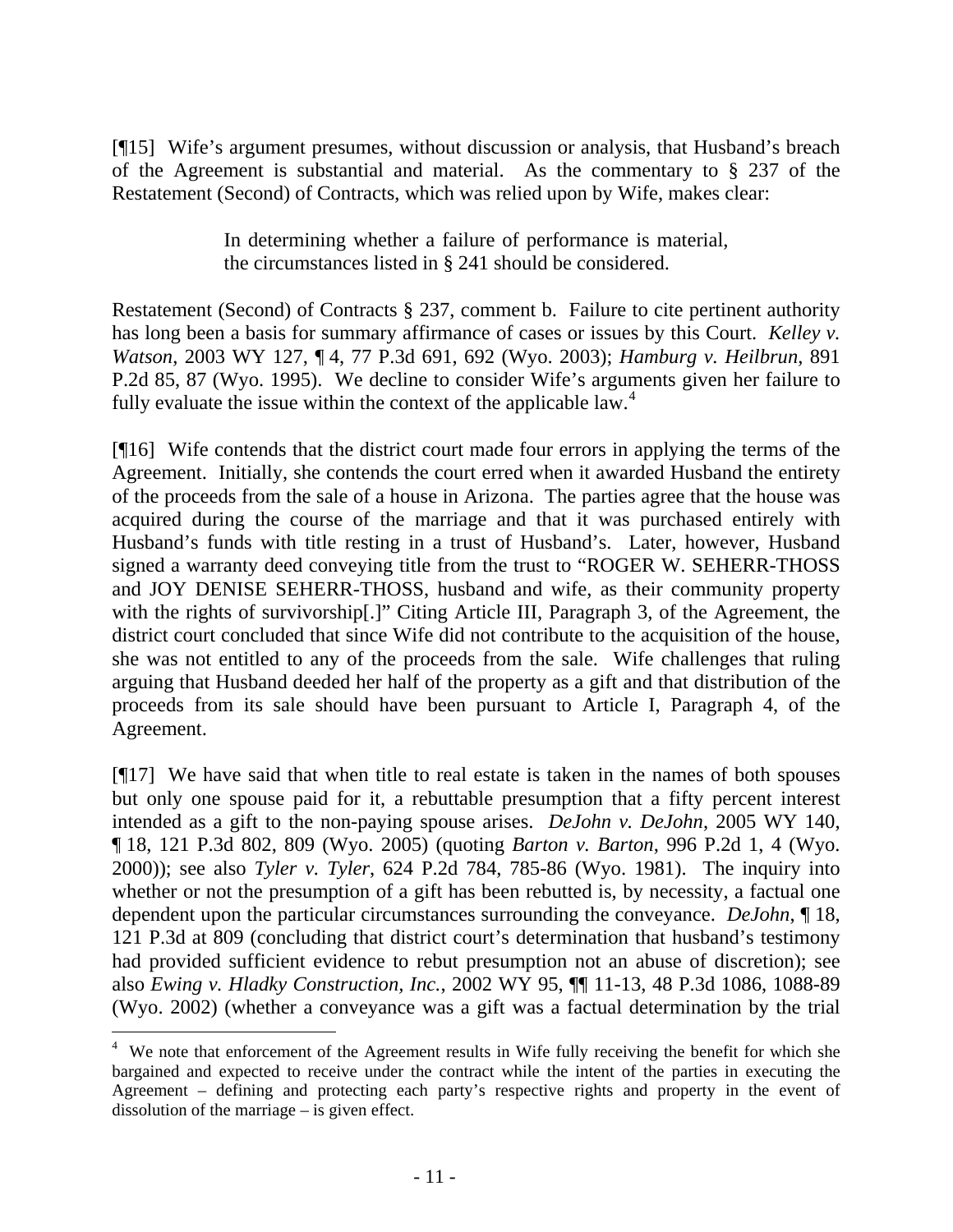court). Wife's contention that Article I, Paragraph 4, governed disposition of the proceeds from the sale of the Arizona house is predicated on her presumption that she was gifted a half-interest in it. The implication of the district court's ruling, however, is that it did not believe that Husband intended the warranty deed to convey a gift and that the presumption had been overcome. The lack of specific findings by the court on the issue is regrettable but there is no indication in the record that any request pursuant to W.R.C.P. 52(a) (LexisNexis 2006) was made. See *In re MS*, 9 P.3d 984, 986 (Wyo. 2000) ("A trial court relying on discretionary power is not required to place on record the circumstances and factors that were crucial to its determination unless one of the parties requests it under W.R.C.P. 52(a)."). Our review is also constrained by the deficient record in this case. We must presume that the court's decision is supported by competent evidence. In the absence of any basis upon which to review the factual determination that the presumption of a gift was rebutted, we cannot conclude that there was an abuse of discretion by the district court in its disposition of the proceeds from the sale of the Arizona residence.

[¶18] Pursuant to Article I, Paragraph 3, of the Agreement, Husband was required to pay Wife "\$10,000 per year for so long as the parties" were married to each other with the first payment being "made no later than December 30, 2000." The district court found that Husband had failed to make any of the payments and ordered him to pay Wife \$10,000 each for the years 2000, 2001, 2002, and 2003, for a total of \$40,000. Wife contends that the district court misapplied the Agreement. She notes that the Agreement provides that the payment obligation continued "for so long as the parties are married." Since the divorce did not become effective until August 12, 2005, Wife contends that she was entitled to payments for the years 2000, 2001, 2002, 2003, and 2004, along with a pro rata share for the partial year of 2005. She argues that Husband admitted in his Proposed Findings of Fact and Conclusions of Law submitted to the district court that she was entitled to payments for the years 2000 through 2004. Including the pro rata amount for 2005, she concludes that the district court should have ordered Husband to pay her \$55,833.

[¶19] We agree with Wife to the extent that pursuant to the plain and unambiguous terms of Article I, Paragraph 3, of the Agreement, Husband was obligated to pay \$10,000 each year the parties were married. Although the divorce proceedings had commenced during 2004, the parties remained legally married during that time.<sup>[5](#page-13-0)</sup> Combs v. Sherry-*Combs*, 865 P.2d 50, 54 (Wyo. 1993) (dissolution of marriage requires a decree of divorce by a district court with appropriate jurisdiction). Accordingly, Wife is correct when she asserts that Husband owed her \$50,000 (\$10,000 per year for the years 2000

<span id="page-13-0"></span> $\overline{a}$ <sup>5</sup> While the parties could not have provided for termination of their marriage in their prenuptial agreement they could have, of course, counted only the time of marriage prior to the filing of divorce for purposes of establishing Husband's financial obligations. They did not do that, however, and instead simply used the generic term of marriage. Accordingly, we apply the ordinary meaning of that term, which is legally defined as the period from date of marriage to divorce. *Combs*, 865 P.2d at 54.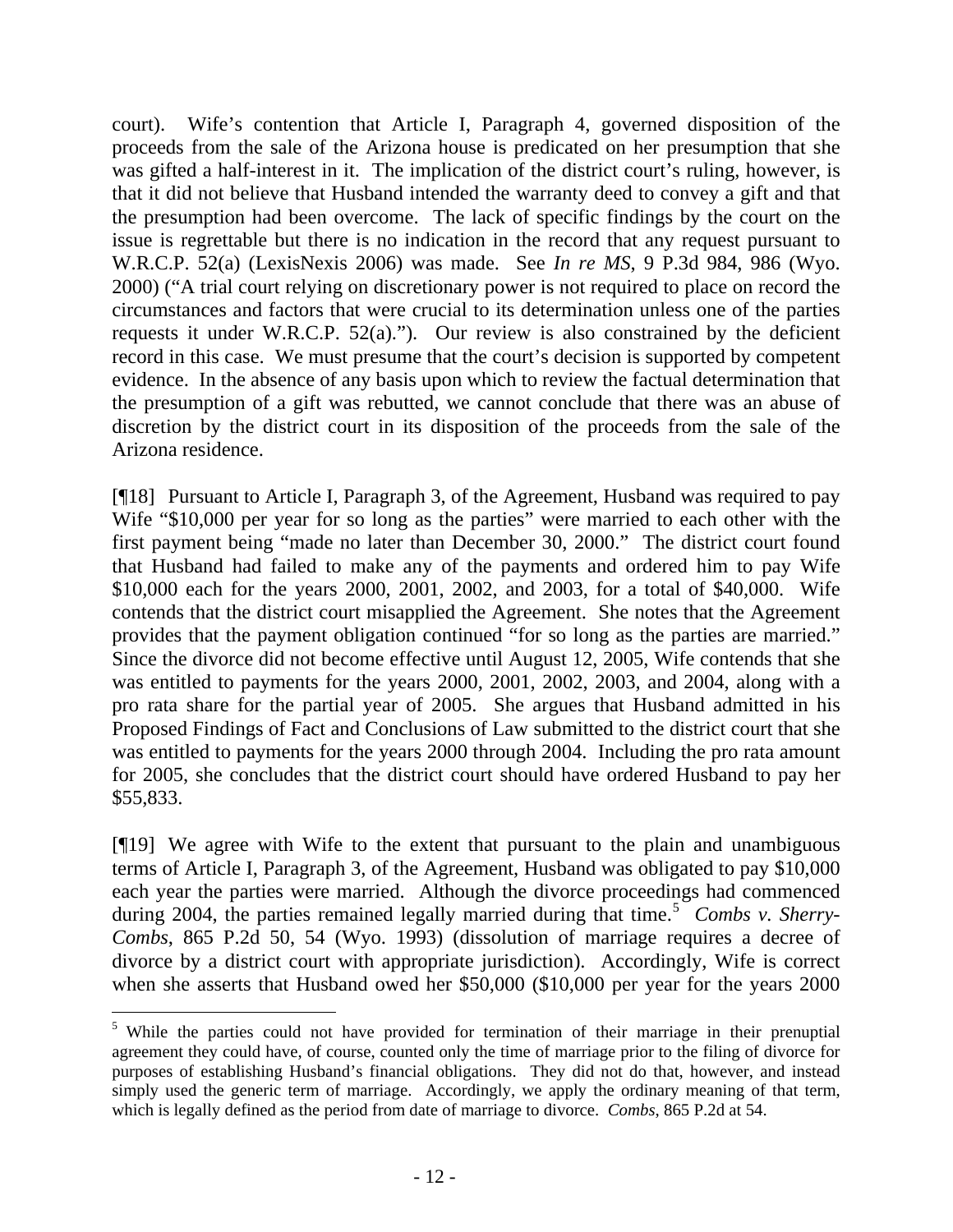through 2004) under the Agreement. Wife also correctly notes that Husband admitted in his Proposed Findings of Fact and Conclusions of Law that he owed payments for that period:

> Pursuant to Article I, Paragraph 3 of the Premarital Agreement, [Wife] was to receive annual payments of \$10,000 per year starting in 2000. Thus, [Wife] was entitled to a \$10,000 payment in 2000, 2001, 2002, 2003 and 2004. *The parties agree that the payment was made in 2001*. [Emphasis added.]

Wife neglects to mention the highlighted sentence in her main or reply briefs. At this point, our ability to review this issue is effectively curtailed by the state of the record. Without a transcript of the evidentiary hearing, it is impossible for us to determine the actual facts. We must presume that the facts support the district court's ultimate ruling.

[¶20] Finally, we do not agree with Wife that she is entitled to a pro rata share for the year 2005. The Agreement obligates Husband to make payments "per year" so long as the parties are married. The ordinary meaning to the term "year" is a twelve-month calendar period. See Webster's II New College Dictionary 1309 ( $3<sup>rd</sup>$  ed. 2005). If the parties had intended for pro rata payments, they could have so specified in the Agreement. They did not. Accordingly, Husband's obligation does not encompass the partial year of marriage. Therefore, the district court's order that Husband's obligation to Wife under this provision of the Agreement is \$40,000 is affirmed.

[¶21] Wife contends that the district court erred when it awarded her \$40,000 pursuant to Article III, Paragraph 4, of the Agreement. That provision obligates Husband to make a lump sum payment of varying amounts to Wife depending on the length of the marriage "in the event of divorce within the first five years of marriage." The district court found that "the parties were married three years but less than four years" obligating Husband to pay \$40,000 under the terms of the provision. Wife insists that the parties were married for four years but less than five, entitling her to \$50,000 payable in "two equal installments over a period of two years."

[¶22] The language of Article III, Paragraph 4, is unambiguous. It provides that if the parties were to divorce within the first five years of marriage Wife was entitled to a lump sum payment from Husband. The amount of Husband's obligation increases in increments of \$10,000 for each year of marriage up to a maximum of \$50,000 if the parties have been married at least four but less than five years. As previously noted, the parties were married on October 1, 2000, and divorced on August 12, 2005. By the plain terms of the Agreement, Husband owes Wife \$50,000. In his Proposed Findings of Fact and Conclusions of Law, Husband agreed with this conclusion: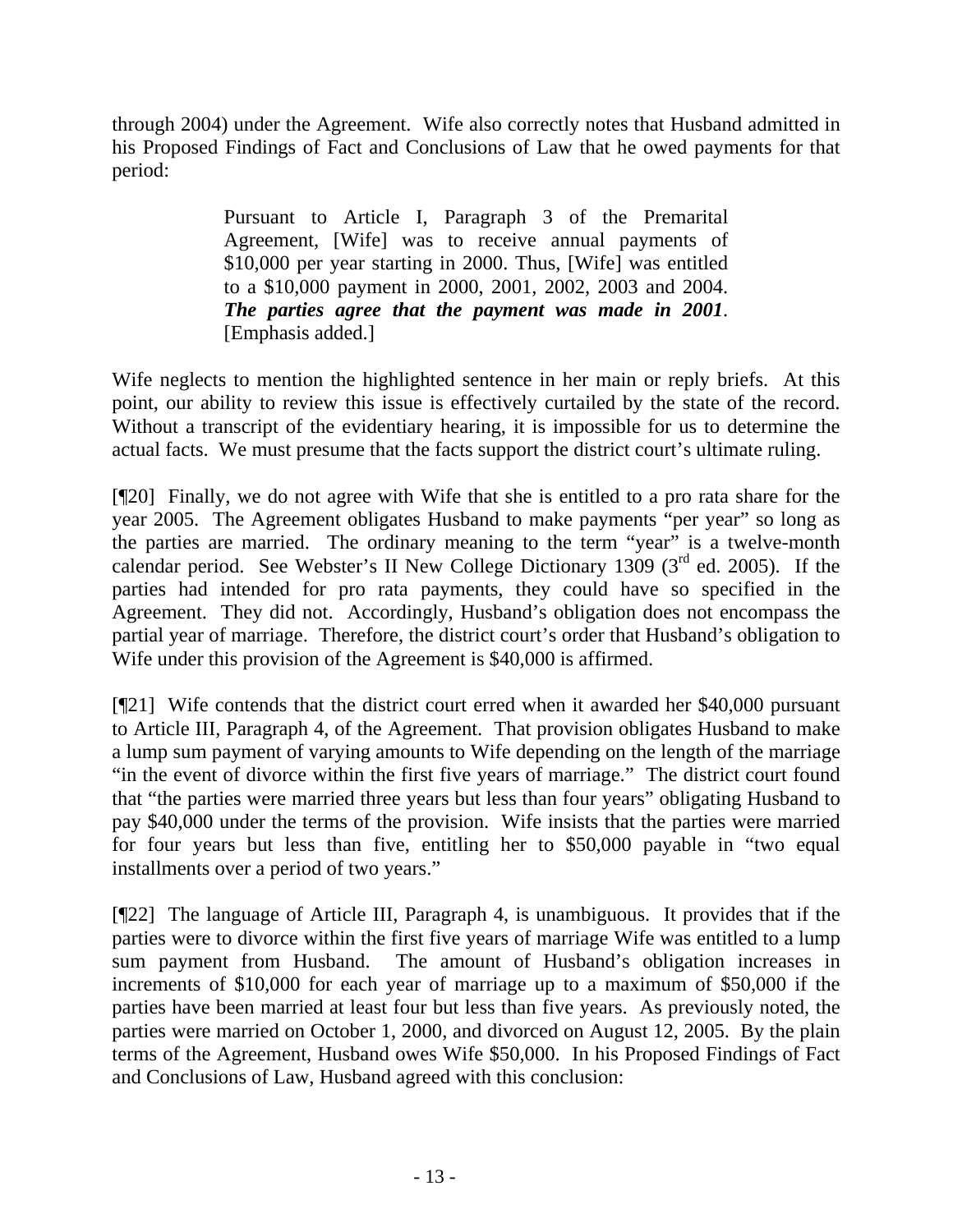In addition, pursuant to Article III, Paragraph 4 of the Premarital Agreement, [Wife] is entitled to a lump sum payment from [Husband] upon divorce, that sum to be dependent on the length of the marriage with a maximum payment of \$50,000. [Wife] is entitled to a lump sum payment of \$50,000, payable in \$25,000 increments over a two year period.

On appeal, Husband contends that the district court's conclusion that the parties "were married three years but less than four years" and that Husband was obligated to pay \$40,000 should be affirmed because "hypothetically" there might have been evidence regarding the parties' intent on how to determine the length of marriage under the Agreement during the unrecorded evidentiary hearing. Husband's argument is not persuasive. The determination of whether or not a contract is ambiguous is a question of law that we have already answered. When a contract is unambiguous, it will be enforced according to its terms. In this case, the facts determinative in application of the Agreement provision – the dates of marriage and divorce – are part of the record before us. Applying the unambiguous terms of the provision then, we must conclude that the district court erred when it awarded Wife \$40,000; the parties were married for at least four and less than five years and, accordingly, Wife should have been awarded \$50,000.

[¶23] In her final allegation of error in Case No. 05-237, Wife contends that the district court erred in concluding that she had improperly removed  $$40,000^6$  $$40,000^6$  from joint bank accounts after the divorce action had been filed. Wife insists that since these were joint accounts, she had the right to withdraw the money. She also argues that by adding her name to the accounts, Husband intended a gift.

[¶24] The disposition of marital property, including funds in joint accounts, is within the district court's discretion and a just and equitable distribution is as likely as not to be unequal. *Dunham v. Dunham*, 2006 WY 1, ¶¶ 6-9, 125 P.3d 1015, 1016-18 (Wyo. 2006); *Hoffman v. Hoffman*, 2004 WY 68, ¶ 12, 91 P.3d 922, 925-26 (Wyo. 2004). In this case, the Agreement provided that each party was entitled to their separate property. It is obviously a fact-intensive inquiry to determine the extent to which the funds in the parties' joint accounts were joint property or the personal property of Husband or Wife. Merely because the funds were in a joint account is not determinative of that inquiry. To the extent that Wife's argument is predicated on a claim of a gift, that too is a factual inquiry as we have already discussed. We cannot review this claim because the lack of a transcript of the evidentiary hearing means that we must presume that the evidence supports the district court's decision. For that reason, we cannot find an abuse of discretion by the district court in its disposition of the funds in the parties' joint accounts.

<span id="page-15-0"></span> $6$  The court offset this amount by crediting Wife with \$20,000 she had contributed towards a motor home and reducing the amount Husband owed under Article I, Paragraph 3, of the Agreement by the remainder.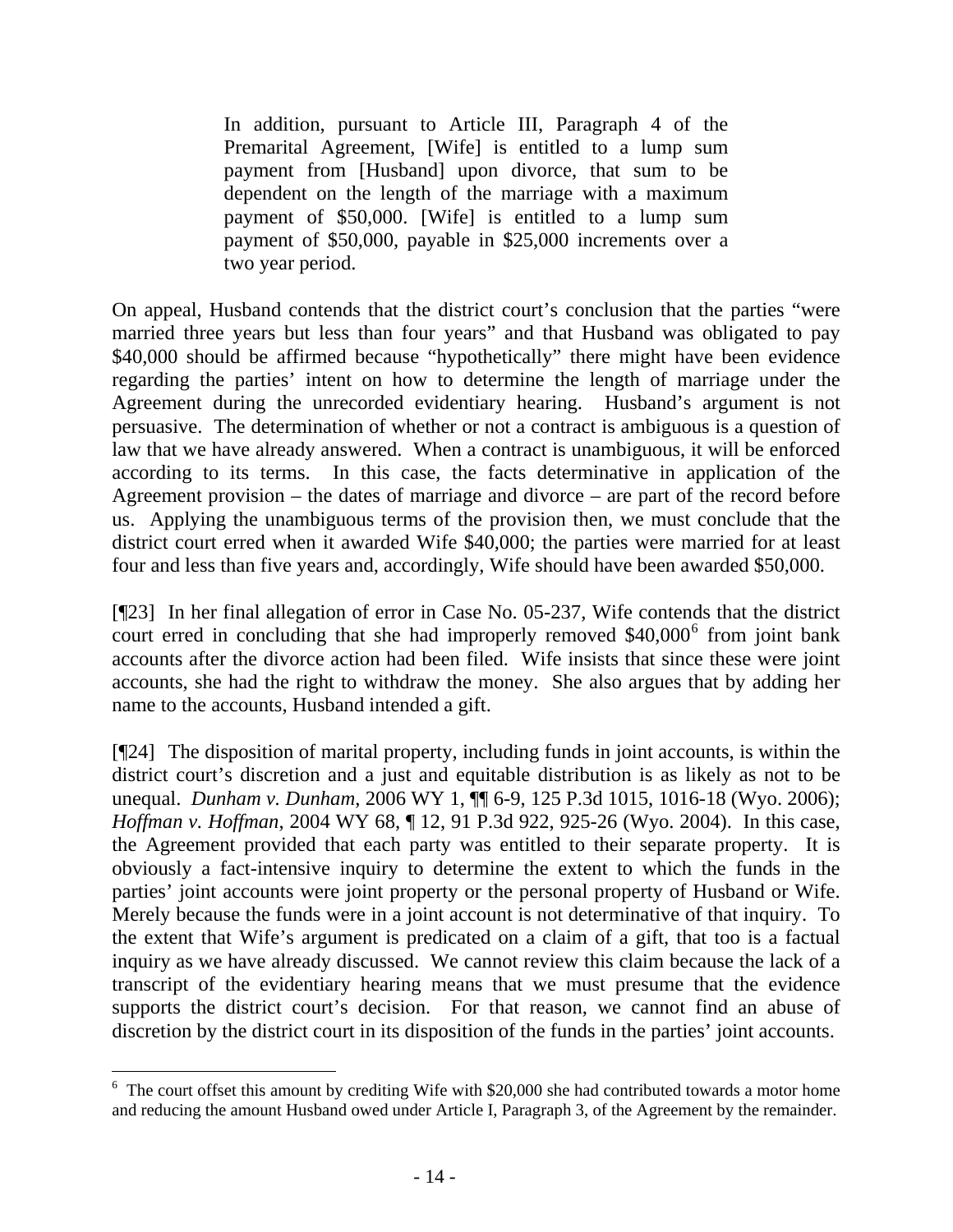[¶25] In Case No. 06-10, Wife challenges the district court's ruling on her motion for attorneys' fees. After the entry of the divorce decree, Wife filed a motion in the district court seeking attorneys' fees pursuant to Wyo. Stat. Ann. § 20-2-111. Wife sought an award of \$33,836.08. A hearing was held on the motion and on October 14, 2005, the district court issued an order awarding Wife attorneys' fees of \$15,000.00 as reasonable and necessary. Wife appeals that order arguing that she provided factual documentation in support of her full claim. Husband responds by arguing that we cannot effectively review the district court's decision given the lack of a transcript of the hearing. Wife counters in her reply brief that the hearing has been transcribed and is part of the record in this appeal.

[¶26] Wife's representation regarding the state of the record before this Court is not accurate: There is no transcript of the hearing on her motion for attorneys' fees in the record. Wife supported her representation by citing to the district court's Docket Index. There is a difference, however, between the Docket Index, which identifies all documents made part of the record during the lower court proceedings and the record transmitted to this Court in an appeal. Compare W.R.A.P.  $3.01(a)$  and  $(b)$ .<sup>[7](#page-16-0)</sup> The latter consists only of those parts of the district court record designated by the parties. See W.R.A.P. 3.05(b)- (d).[8](#page-16-1) Wife's Designation of Record does not include the hearing transcript. Wife, as the appealing party, bore the burden of providing this Court with a complete record on which

### **3.01. Composition of record.**

<span id="page-16-0"></span>-<br>7

(a) The record shall consist of:

(1) The original papers and exhibits filed in the trial court.

(2) The transcript of proceedings or any designated portion (if the proceedings were not stenographically recorded or transcribed in accordance with these rules, the electronic audio recording of the proceedings, or any designated portion); and (3) A certified copy of the docket entries prepared by the clerk of the trial court.

(b) The transmitted record shall consist of all portions of the record designated by the parties to the appeal for transmission to the appellate court, as described in Rule 3.05(b), (c) and (d).

#### <span id="page-16-1"></span>8 **3.05. Designation, transmission and retention of record.**

 **. . . .** 

(b) Appellant shall, contemporaneously with the filing of its brief in the appellate court and service of that brief upon appellee, serve on appellee, file with the clerk of the trial court a designation for transmission to the appellate court of all parts of the record, without unnecessary duplication, to which appellant intends to direct the particular attention of the appellate court in its brief.

 (c) If appellee desires to designate parts of the record for transmission not designated by appellant, appellee shall, contemporaneously with the filing of appellee's brief in the appellate court and service of that brief upon appellant, file with the clerk of the trial court and serve upon appellant a designation of those parts of the record desired by appellee. If appellee does not wish to designate additional portions of the trial court record, then such a certification shall be made to the clerk of the trial court.

 (d) Appellant may make an additional designation of record within the time any reply brief is to be filed and served.